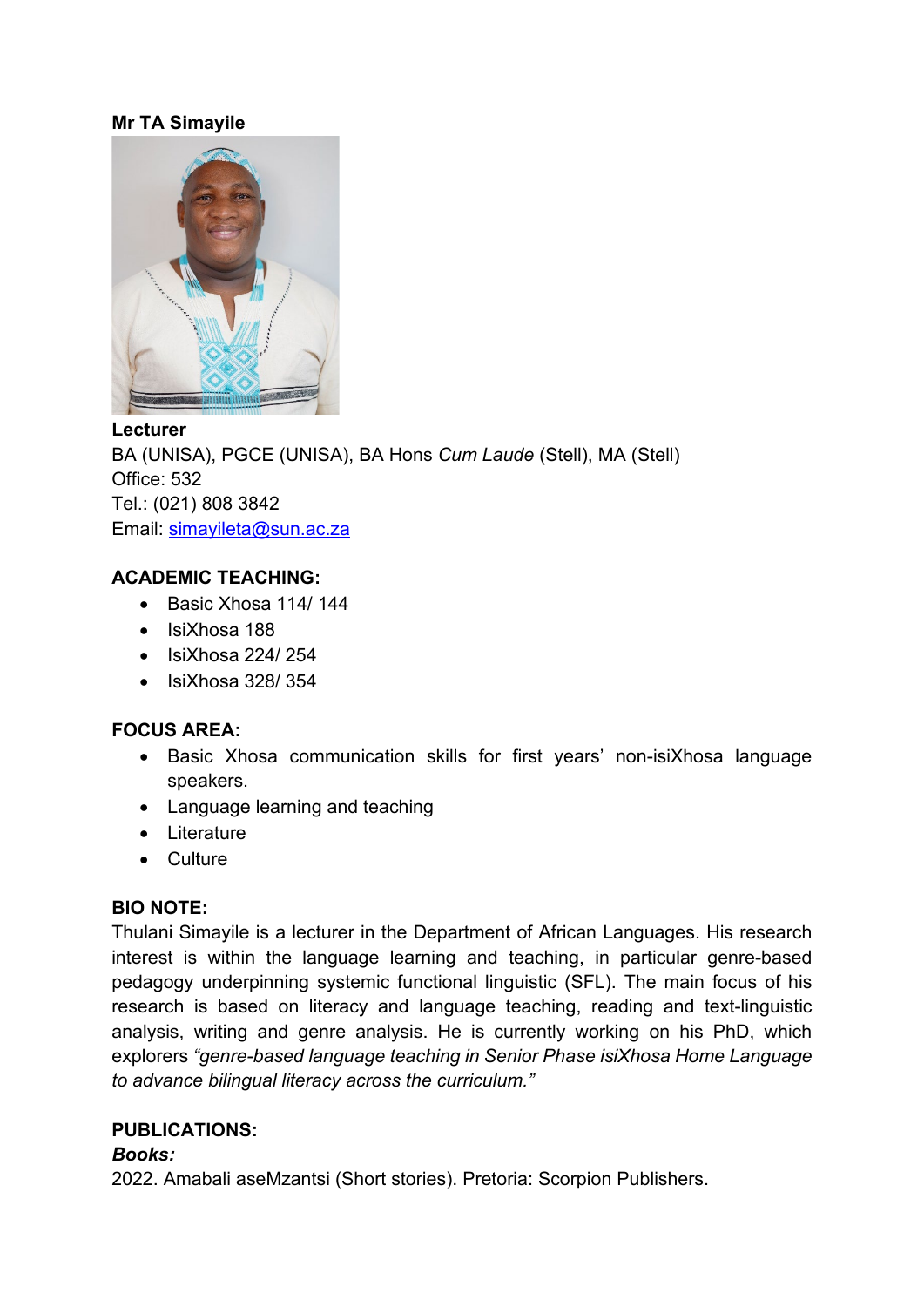2022. Kulo Mhlaba (Short stories). Nzhelele: Fulu Books.

- 2022. Sasingabantu (Novel). Pretoria: Scorpion Publishers.
- 2021. Ubomi esibuphilayo (Short stories). Pretoria: NLSA.
- 2021. Amahleza (Short stories). Cape Town: Via Afrika.
- 2021. UNolali (Novel, *Sanlam Silver Prize winner*). Cape Town: NB Publishers.
- 2021. Amazw' eembongi (Poetry anthology). Pretoria: Taodi Ramarumo Publishers.
- 2020. Umyolelo (Drama). Johannesburg: Bhiyoza Publishers.
- 2019. Isitha (Poetry). Cape Town: Imitha Publishers.
- 2019. Ndiyazohlwaya (Drama). Cape Town: Imitha Publishers.
- 2018. Amasebe (Poetry). Cape Town: Imitha Publishers.
- 2018. Ndenzeni (Drama). Cape Town: Imitha Publishers.

# **CONFERENCE PAPERS**

*Advancing bi-/multilingual academic literacy in learning and teaching at Stellenbosch University through tutorial classes.* Celebrating African identity and languages in Africa Day, 18 May 2022. Division Social Impact and Transformation: Stellenbosch University.

*Genre-Based Pedagogy in Teaching isiXhosa Home Language in Senior Phase Classroom in Promoting Bi/Multilingualism across the Curriculum.* 25-27 September 2021. University of Fort Hare.

*Democratizing the Home language classroom for indigenous African languages: A genre-based pedagogy of isiXhosa in a dual/ multilingual instructional context.*  Colloquium language conference, 6 September 2019. Stellenbosch University.

*The expression of affect in Senior Phase History texts in isiXhosa: Implications of genre-based home language teaching for academic literacy development in dual language bilingual education.* 8-10 July 2019. University of Free State.

*Genre-based pedagogy in teaching African languages as home language subject in South African multilingual secondary schools to promote writing across the curriculum: A genre-based analysis of isiXhosa Social Sciences texts.* International Congress of Linguists (ICL) 20, 2-6 July 2018. Cape Town, South Africa.

*A genre–based approach to writing in isiXhosa.* Students' conference between (Collaboration of Stellenbosch University with National University of Lesotho), 23 March 2007. Stellenbosch University.

*What is Pragmatics, in consideration with utterance meaning as well as speaker meaning in isiXhosa?* Students' conference between (Collaboration of Stellenbosch University with National University of Lesotho), 04 October 2006. Stellenbosch University.